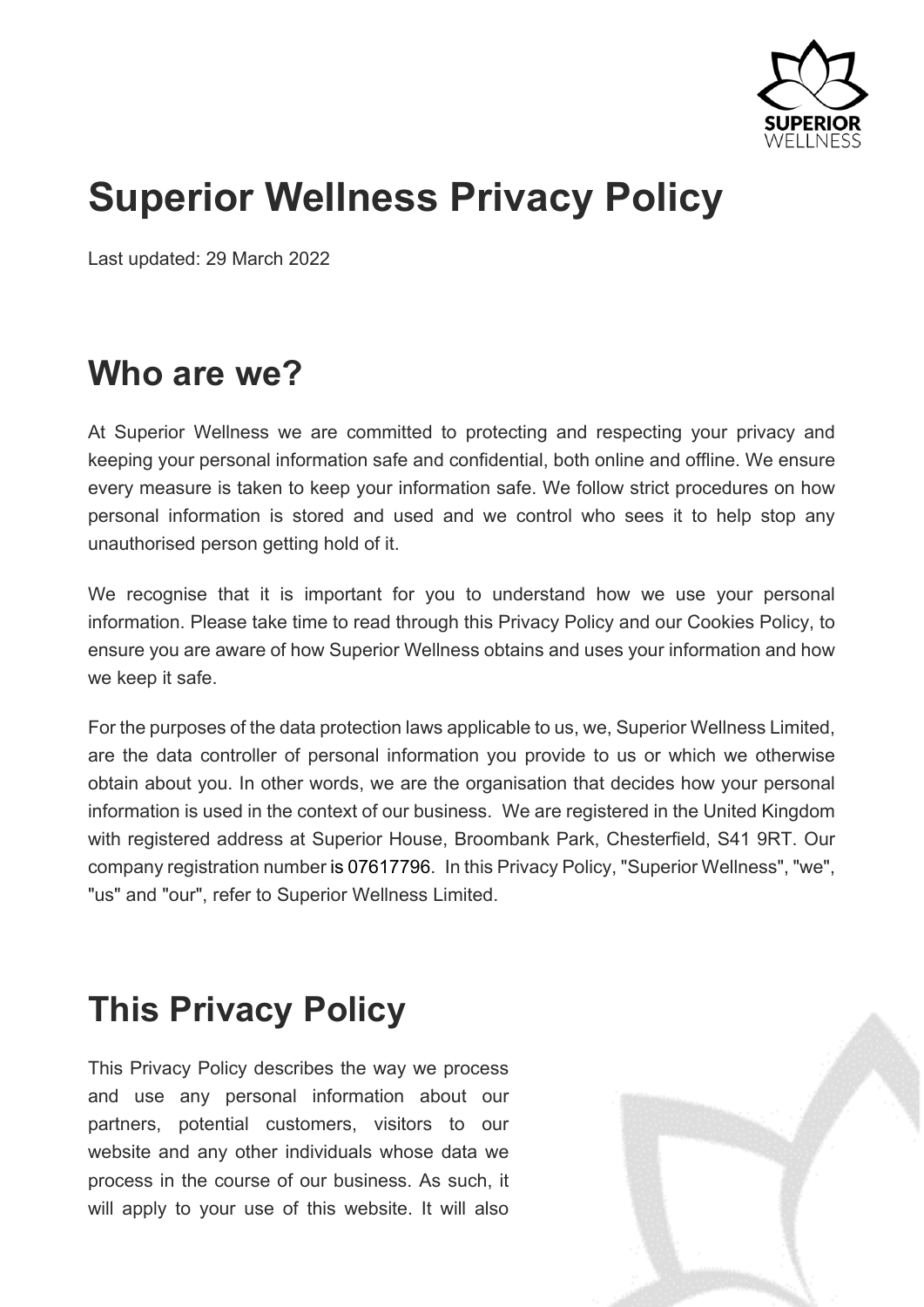

apply when we provide services to you over the phone or in person (e.g. when visiting the Superior Wellness showroom) or otherwise engage with us.

We reserve the right to change this Privacy Policy from time to time and will notify you where possible when this happens. You should therefore check this page frequently to ensure that you are happy with any changes.

When you talk to us or interact with us (for example, through our website) or otherwise engage with us, you acknowledge that we may collect personal information from you and we may use and transfer that personal information as set out in this Privacy Policy. To assist you further in understanding this Privacy Policy, we have set out in the Schedule examples of types of personal data we collect and the lawful basis for processing such data.

- 1. Personal Information that we collect from you
- 2. How Personal Information is collected
- 3. How we use your Personal Information
- 4. Your rights
- 5. Security and how long we retain your Personal Information
- 6. Cookies
- 7. Transfers of your Personal Information outside the EEA
- 8. Complaints
- 9. Contact Us

Schedule: The Legal Bits

#### **1. Personal Information that we collect from you**

We will only use information from which you can be identified, such as your name, and contact details ("**Personal Information**") which is provided to us, or otherwise obtained by us, as set out in this Privacy Policy. For more examples of the Personal Information we collect, please see the Schedule below.

This may be when you are completing the Become a Partner submission form or signing up to receive job alerts. We will only use this information for the purpose that is specified.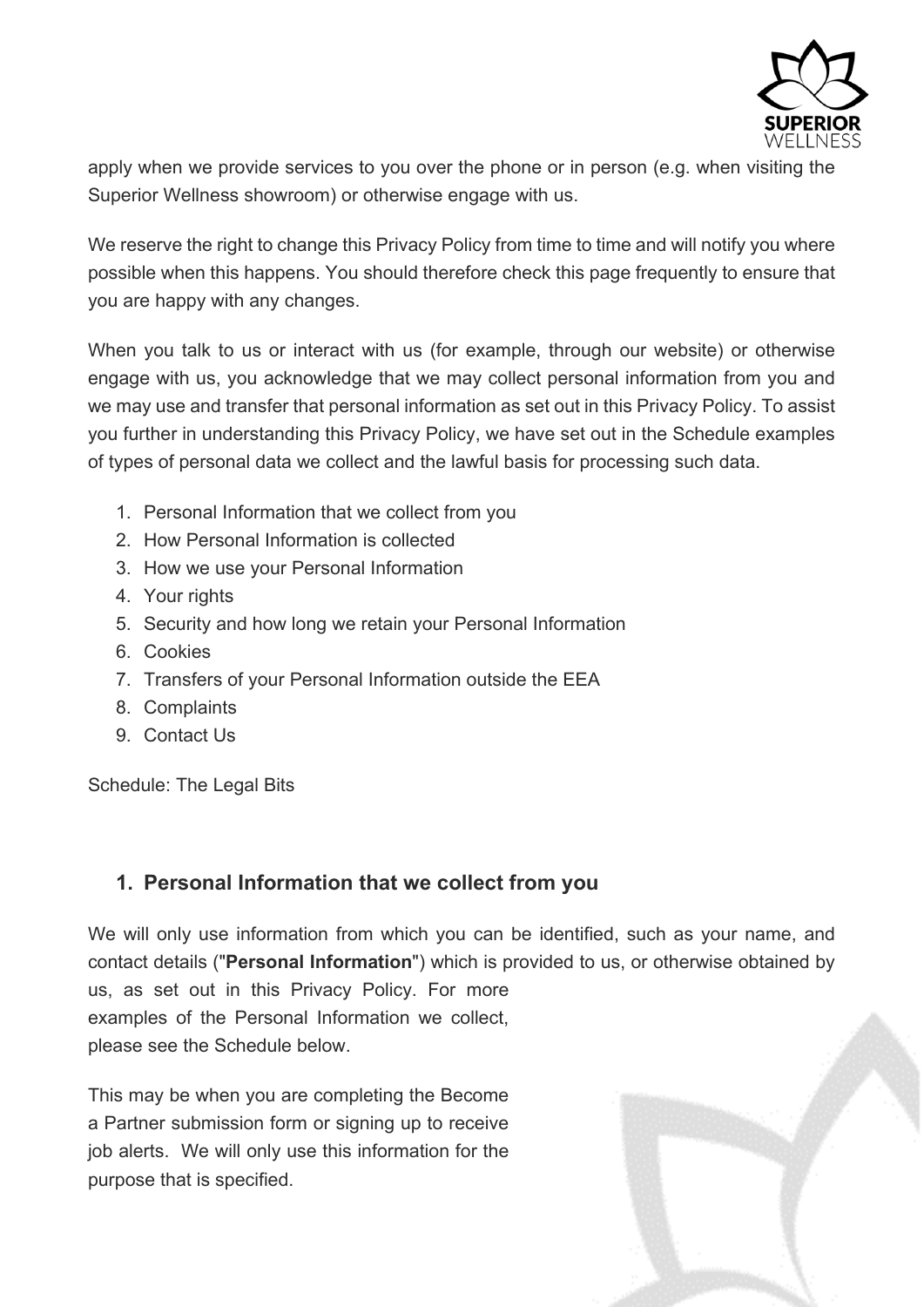

We will ensure that your Personal Information is handled in accordance with all data protection laws that apply to us from time to time.

#### **2. How Personal Information is collected**

There are a number of different ways in which we may collect Personal Information from you directly, for example if you are a partner, if you are a potential partner (e.g. if you're making an enquiry or browsing our website to consider partnering with us), or maybe you are applying for a role with us.

Examples of when we may collect Personal Information about you (directly or indirectly) include:

- **Become a Partner form.** If you are interested in partnering with us you can complete a form to state your interest and provide us with information about your company, we will collect the data that we need and this will be passed onto the sales team who will contact you directly to discuss your submission.
- **Talking to us.** When you interact with us (e.g. registering with us online, sending us emails, contacting us via telephone or simply visiting the website, or if you talk to us via social media), we will collect the data that we need in order to have that interaction with you. In respect of any online interactions, we may also collect technical information about you ("**Technical Personal Information**") (for examples of this, please see the Schedule below).
- **Requesting the Partner brochure.** You may wish to sign up to receive the Partner brochure via our online data capture forms on our website (or by filling in a form while you are at a Trade Show) and accordingly we may collect Personal Information when you register for email. You may unsubscribe from receiving our email marketing at any time by contacting our Marketing team or via the unsubscribe link in your emails.
- We have CCTV at the Superior Wellness head office and showroom for the purpose of crime prevention. Where this is used, we will display appropriate notices.
- **Sharing your experiences.** If you leave a review with us on our website, through a survey or via social media, we may choose to share your experiences with third parties or in marketing material. You can choose to opt-out of us sharing that information.by ticking the relevant box on the form.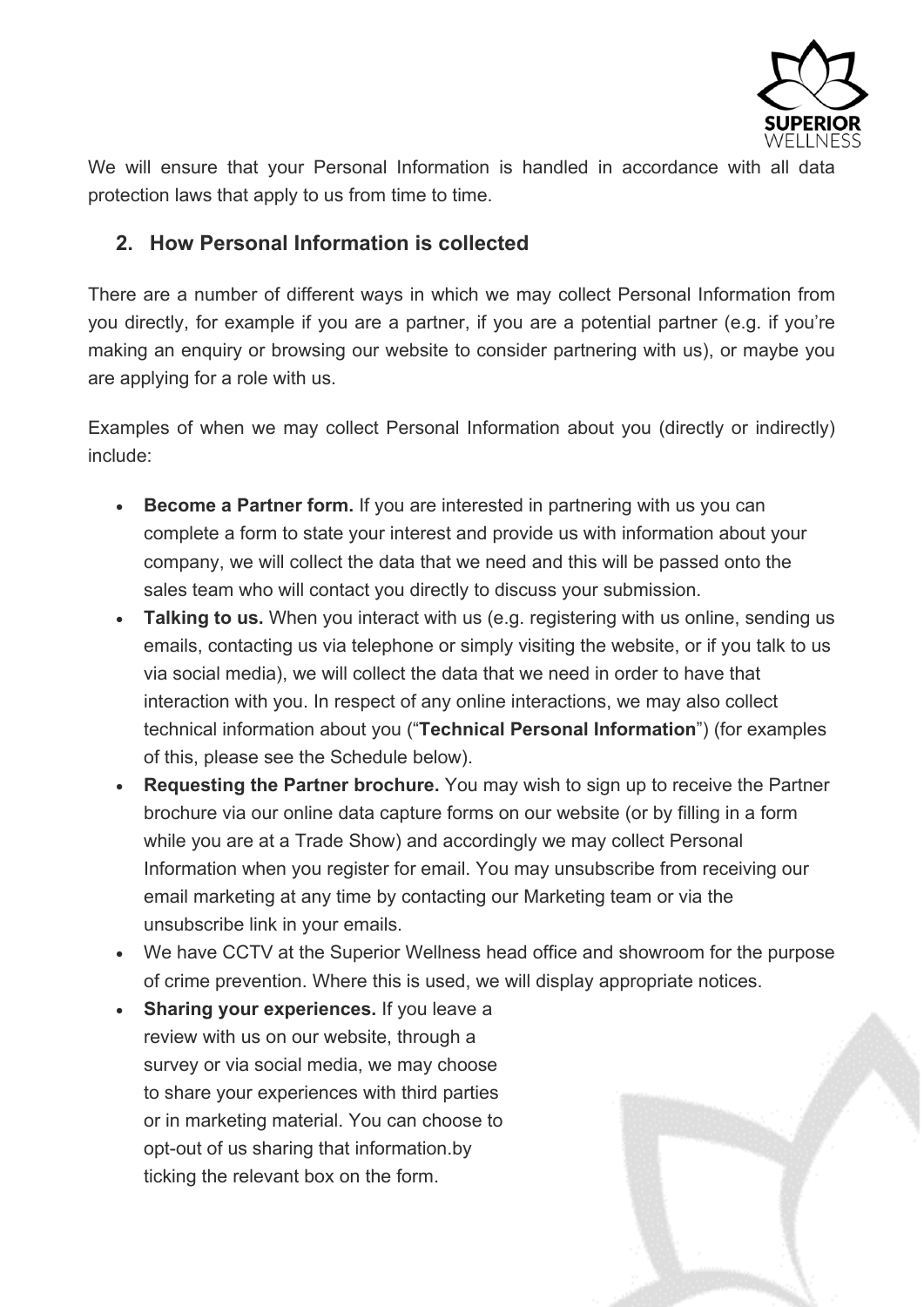

• **Job references.** Where you apply for a job with us, we may collect from you and third parties (where relevant) additional Personal Information such as your CV and any references.

### **3. How we use your Personal Information**

We will only ever use your Personal Information when the law allows us to, as described in the Schedule. Examples of why we may process your Personal Information are:

- **Partner network opportunities.** If you express an interest in becoming a partner we will use this information to assist whether this may be possible. We will contact you via email or phone to discuss the opportunity.
- **Marketing Communications and Newsletters.** When you sign up to receive the Partner brochure via our online data capture forms on our website (or by filling in a form while you are at a Trade Show), and do not opt-out at the point of submitting your Personal Information, we may also use your Personal Information to send you our newsletters, special offers and other marketing communications by electronic means (e-mail or SMS). You may change your mind about receiving such marketing communications at any time, as detailed in the "Your Rights" section below.
- **Job Openings.** If you have consented to such communications, we may also send you information about our job openings that may be of interest to you and/or inform you about important changes or developments to our services.

## **4. Your Rights**

You may choose to restrict the collection or use of your Personal Information in a number of ways that are more particularly described in the Schedule.

If you'd like to do so, please contact us by emailing us at [info@superiorwellness.co.uk](mailto:info@superiorwellness.co.uk) or by using the contact details in the Contact Us section below.

## **5. Security and how long we retain your Personal Information**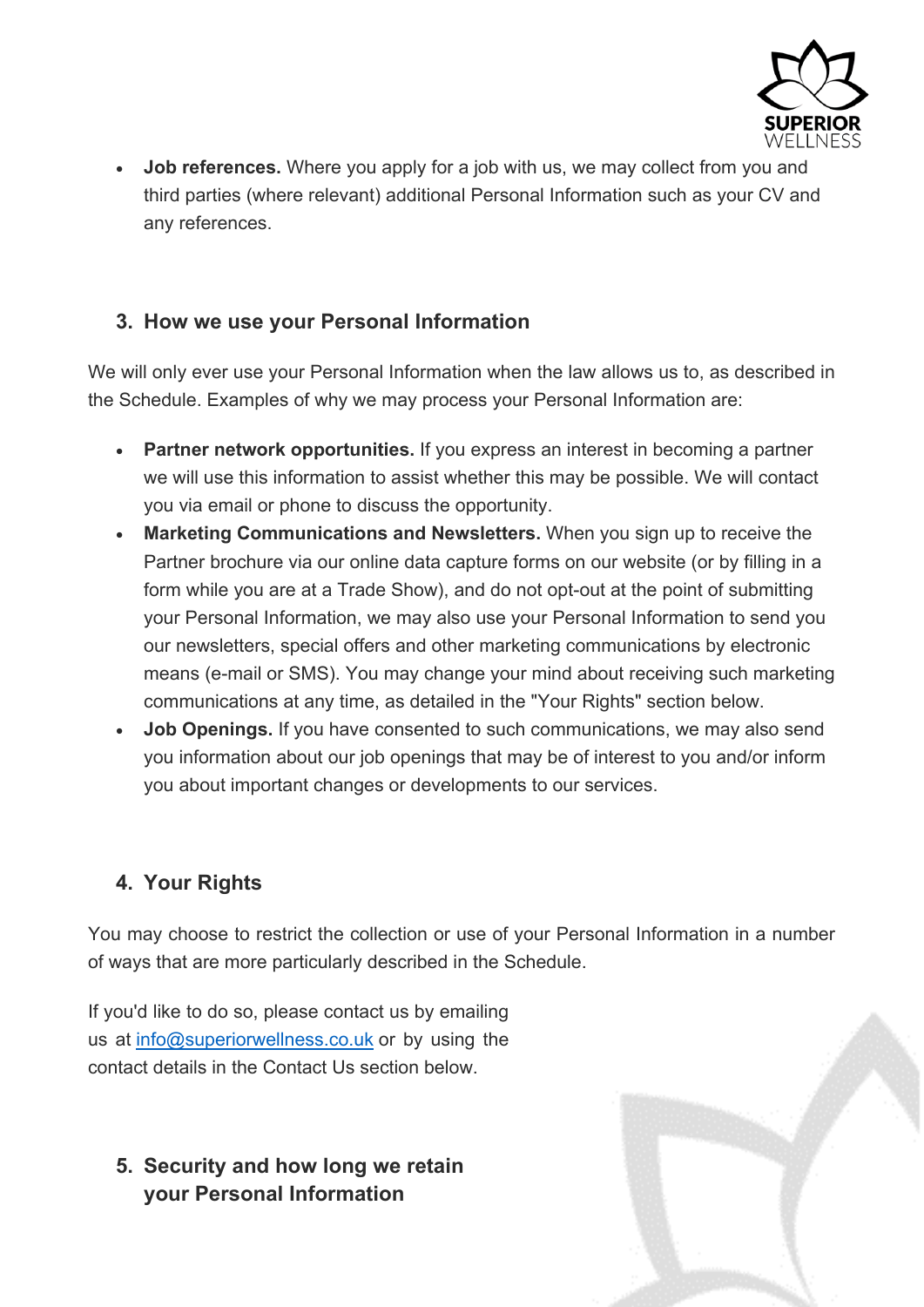

We implement security measures to protect your Personal Information from access by unauthorised persons and against unlawful processing.

Unless otherwise instructed by you, we will retain your Personal Information for only as long as we require for the purposes for which it was collected. Once the relevant purpose has been satisfied, we will securely delete or anonymise your Personal Information unless we are required to retain a copy of such information under applicable law.

Please note, that the transmission of information via the internet is not completely secure and, although we will take steps to protect your Personal Information, we cannot guarantee the security of your Personal Information transmitted via the website and/or our apps – any transmission is therefore at your own risk.

#### **6. Cookies**

For more information on our use of cookies, please see our **Cookies Policy**.

#### **7. Transfers of your Personal Information outside the EEA**

The Personal Information you provide to us will be stored on servers in the UK and we take steps to protect your Personal Information from unauthorised access and against unlawful processing, accidental loss, destruction and damage.

In processing your Personal Information, it may be necessary for us to transfer your Personal Information outside the European Economic Area ("**EEA**"). It may also be accessed by people based outside the EEA who work for us or for one of our suppliers or group companies.

We will only transfer your Personal Information to third parties outside the EEA if:

• that third party is situated in a country that has been confirmed by the European Commission to provide adequate protection to Personal Information; or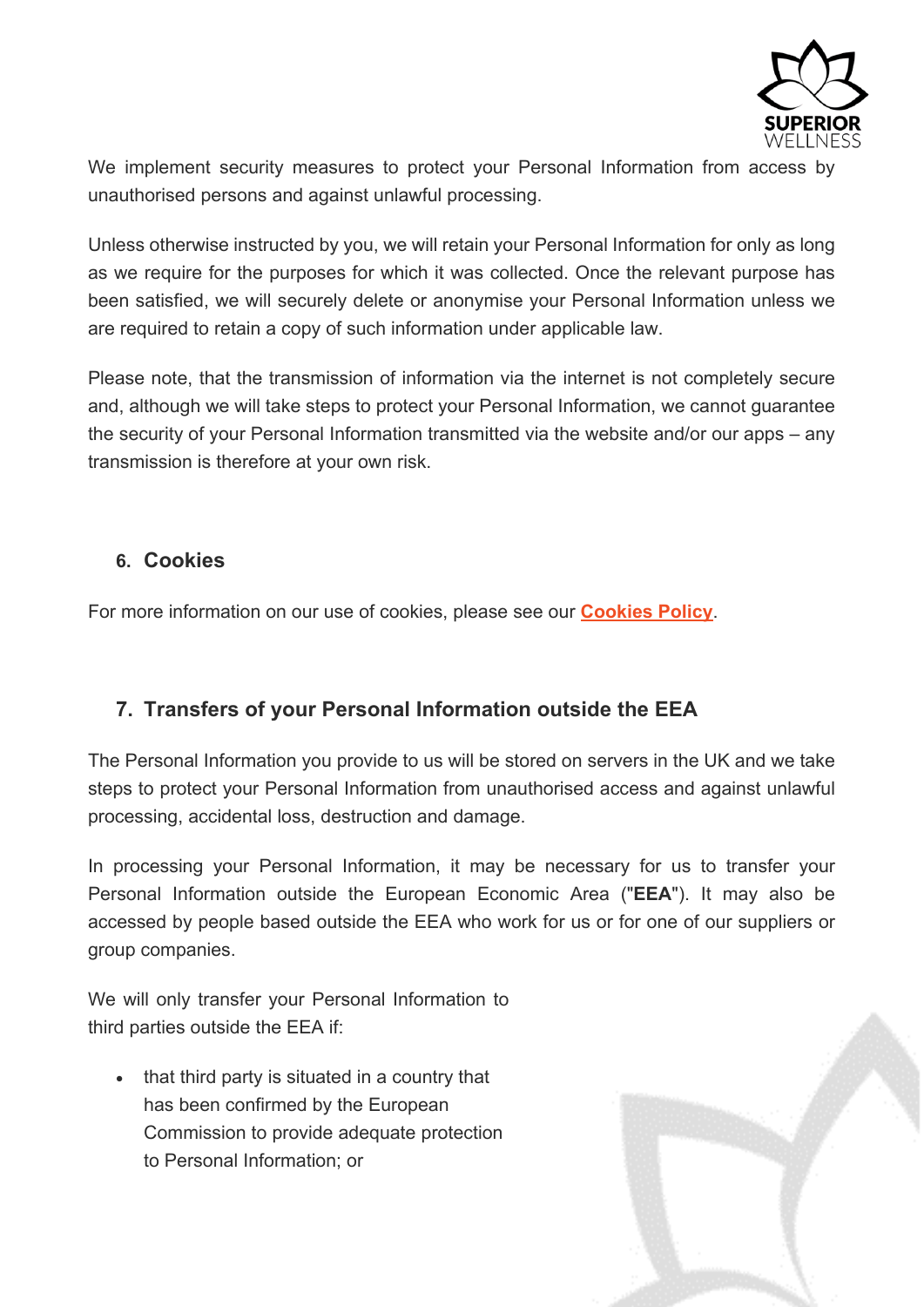

- that third party has signed a European Commission approved written contract to provide all the necessary protections to your Personal Information as required by data protection laws or has signed up to an approved safeguarding scheme; or
- we have your consent to do so.

You can contact us to request a copy of the relevant extracts from the contractual documentation we use relating to the transfer of your Personal Information. For the avoidance of doubt, in the event that the UK is no longer a part of the EEA, references in this Privacy Policy to the EEA shall mean the EEA and the UK.

#### **8. Complaints**

Should you have any queries or complaints in relation to how we use your Personal Information, please contact us using the details below. Should you wish to take any complaints or queries further, you have the right to contact the Information Commissioner's Office regarding such issues.

#### **9. Contact us**

If you have any questions, please feel free to contact us by email at [info@superiorwellness.co.uk.](mailto:info@superiorwellness.co.uk) Alternatively, you may call our team on 01246 559071, Monday to Friday, 9am to 5pm.

## **Schedule – The Legal bits**

Part I: Types of Personal Information we collect

Examples of the types of Personal Information we may collect include:

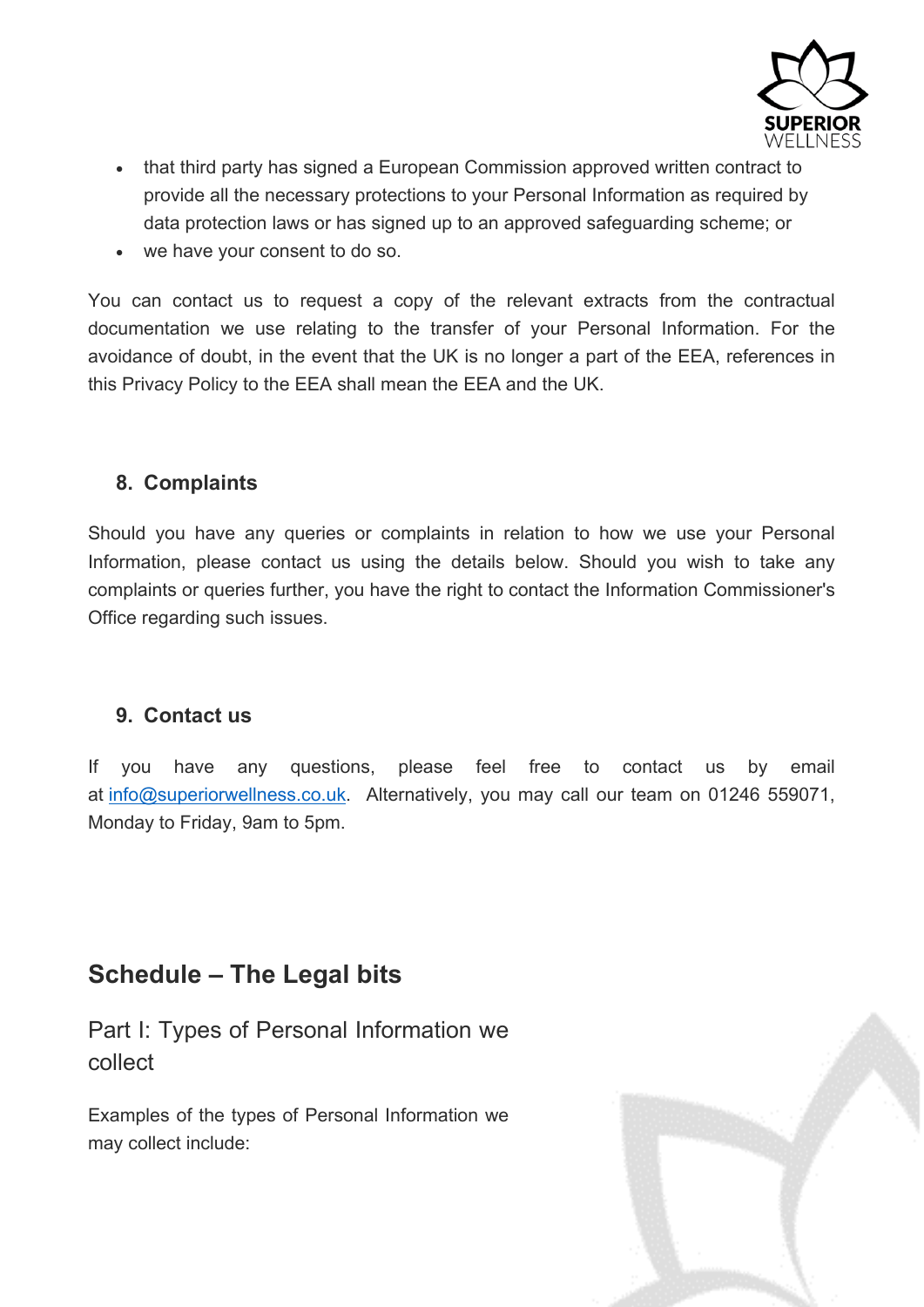

- **Identity data**: name, company name, address, email address
- **Contact data:** billing address, delivery address, email address, telephone numbers.
- **Technical Personal Information**:
- *Device data. Information about the type of device, operating system and platform you use (such as a computer or mobile device) to access our website and/or our apps, your choice of browser and plug-in types and versions.*
- *Location data. We may collect the location or time zone setting of a device or IP address.*
- *Usage data about your visit. Automatically generated information about your website session, e.g. full Uniform Resource Locators (URL) clickstream to, through and from our website (including date and time), products and events you viewed or searched for, page response times, download errors, length of visits to certain pages, page interaction information (such as scrolling, clicks, and mouse-overs), data about your internet service provider, the number and timing of clicks to and from the content on our website and/or our apps and methods used to browse away from the page.*
- *Data about your interactions. Data generated through interacting with our content such as the contents of a post or comment on our website, or whether a link or image was shared using a particular social media network. Where you receive emails from us we may also collect email engagement rates and activities.*

Some of the technical data set out above will be collected by cookies that we use on our website and/or our apps. For more information on the ways in which we make use of cookies, please see our Cookies Policy.

## Part II: How we are able to process your Personal Information

In order to be able to process your Personal Information, data protection law requires us to have a lawful basis in which to do so, as set out below:

• **Talking to us.** When you interact with us (e.g. sending us emails, contacting us via telephone or simply visiting the website, or if you talk to us via social media), we will collect the data that we need in order to have that interaction with you. *We use this*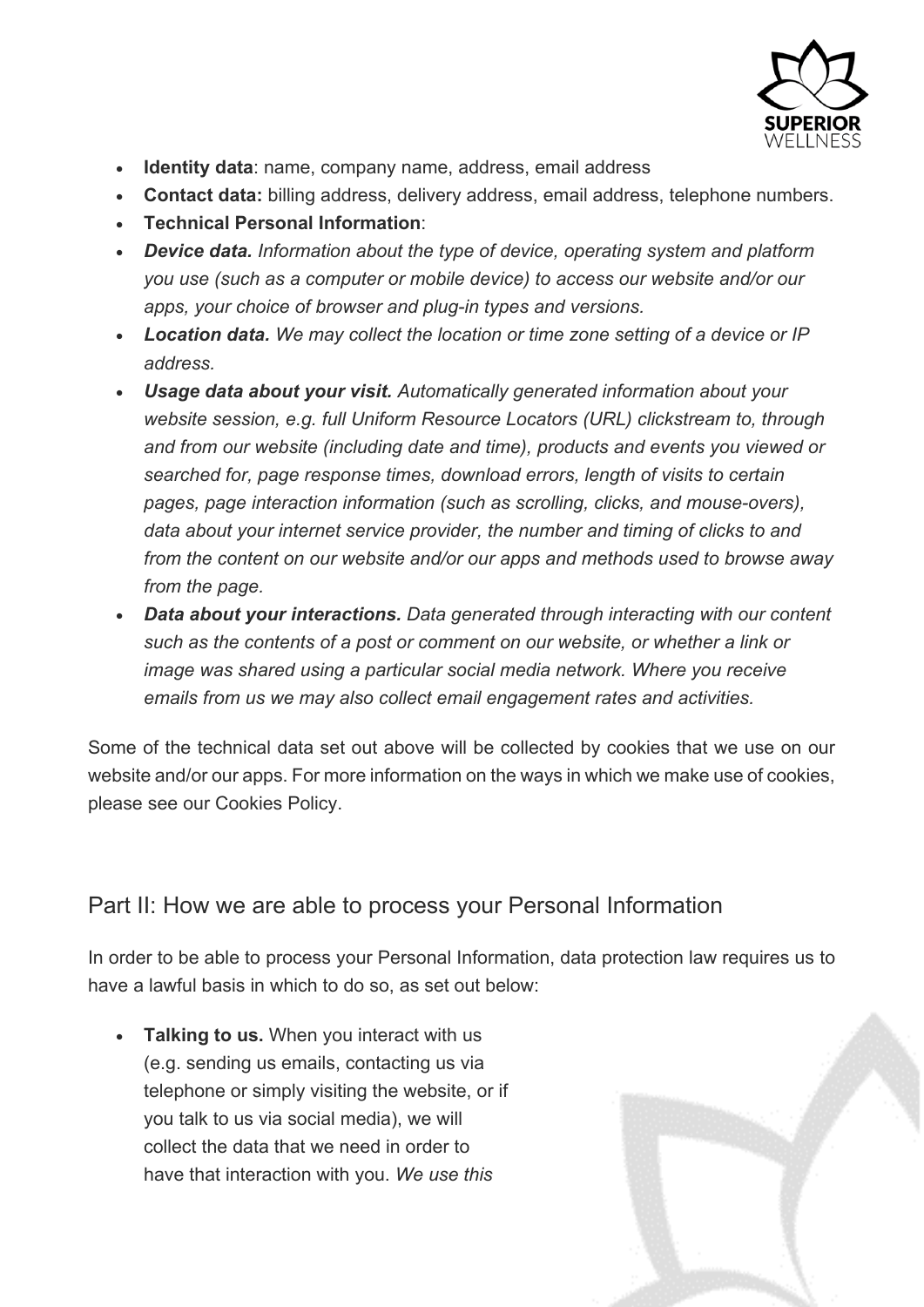

data to communicate with you, in reliance on our legitimate interests (which don't *unduly prejudice your rights).*

- **Making enquiries about becoming a partner.** If you are considering joining the partner network we may collect your Personal Information as part of the enquiry process (whether or not you decide to go ahead or not). We will contact you afterwards to let you know more about the opportunities available and further information about Superior Wellness, unless you ask us not to. *We use this data to communicate with you and deal with your enquiry – and then to send other news and marketing that we think you will be interested in - in reliance on our legitimate interests (which don't unduly prejudice your rights).*
- We have CCTV at the head office in Chesterfield for the purpose of crime prevention. Where this is used, we will display appropriate notices. *We process image data for this purpose in reliance on our legitimate interests (which don't unduly prejudice your rights).*
- **Sharing your experiences.** If you leave a review with us on our website, through a survey or via social media. *We use your data as customer testimonials if you are kind enough to share or leave a review and we do this in reliance on our legitimate interests (which don't unduly prejudice your rights).*
- **Job references.** Where you apply for a job with us, we may collect from you and third parties (where relevant) additional Personal Information such as your CV and any references. *We do this in order to perform a contract with you (if you go on to accept a role with us) and in reliance on our legitimate interests (which don't unduly prejudice your rights).*

Please note that we also process some personal data in order to comply with certain legal obligations, to prevent and detect criminal activity and in order to protect, defend and establish our legal rights.

## Part IV: Your rights

Your legal rights in relation to the Personal Information we hold about you are set out below.

• You can object to our processing of your data for legitimate purposes (see the Schedule for more information) if you feel it impacts on your rights. You can also